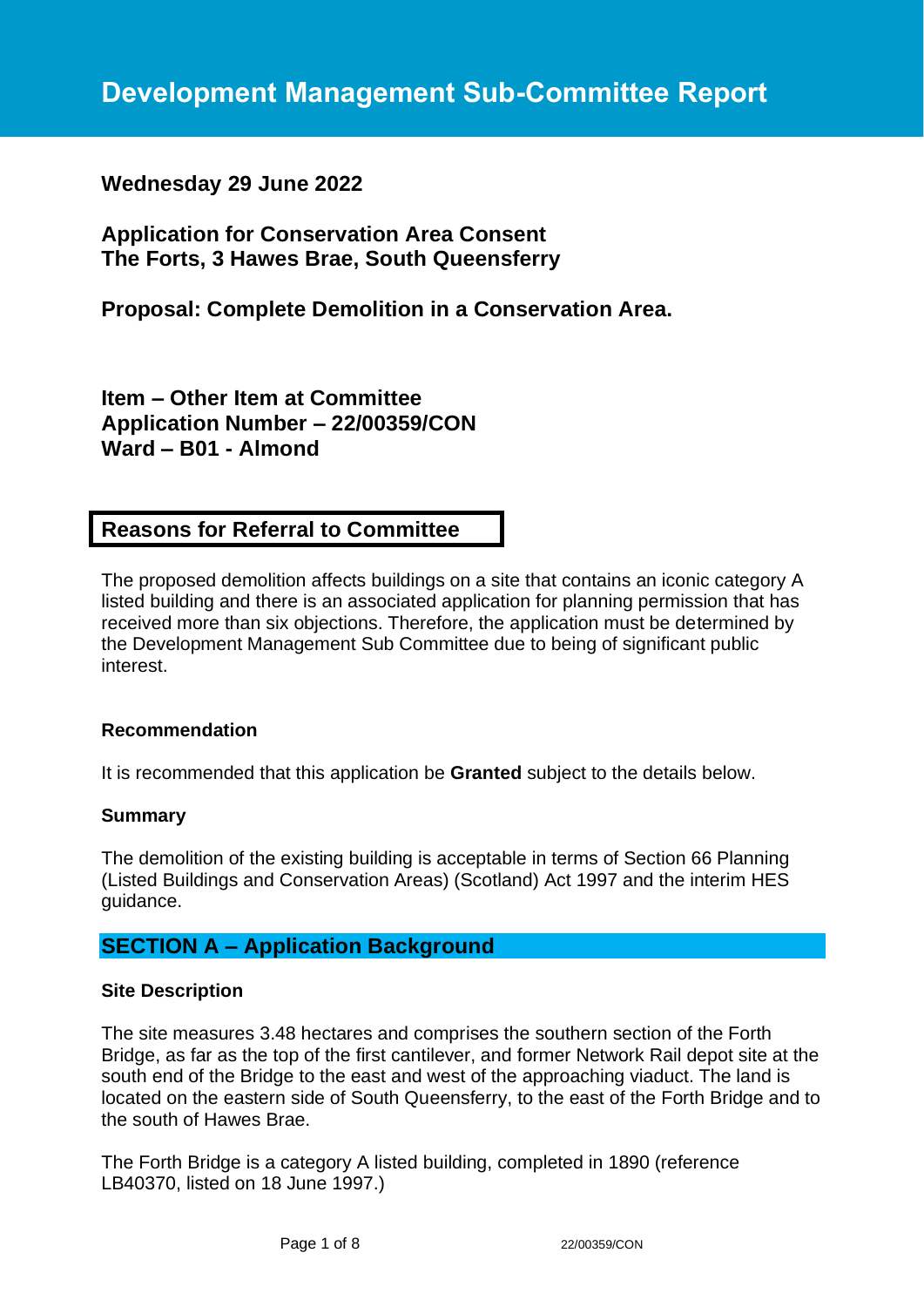UNESCO inscribed the Forth Bridge as a World Heritage Site on 5 July 2015. The bridge has a statement of Outstanding Universal Value and a Management Plan.

Dalmeny Battery, a reinforced concrete coastal defence building, dating from circa 1903, is situated within the eastern section of the former Network Rail depot site and within the garden ground of a modern bungalow known as "The Forts", currently in use as a rented residence. The Battery is category A listed (reference LB52469, listed on 9 May 2018), excluding the engine house, oil store and caretaker's quarters to the east, and boundary railings. There are outbuildings associated with The Forts, including a swimming pool and car port and the extensive garden contains a group of substantial trees in the western section.

The Dalmeny Estate, a Designed Landscape, lies further east beyond the site boundary, (reference GDL00130, added to the inventory 1 July 1987).

The application site is within Queensferry Conservation Area.

## **Description of the Proposal**

The application proposes the demolition of two of the four existing outbuildings of The Forts dwelling.

A parallel application has been submitted for planning permission for the development of a Forth Bridge Walk, including a reception hub building, new sections of bridge access system, new viewing platforms, alterations to the Dalmeny Battery, demolition of two outbuildings, associated car parking, landscaping, servicing and alterations to existing vehicular and pedestrian accesses (application reference 22/00358/FUL).

## **Supporting Information**

- − Heritage Statement;
- − Planning Supporting Statement and
- − Design and Access Statement.

## **Relevant Site History**

19/04116/FUL Forth Rail Bridge Hawes Brae South Queensferry

Development of a Forth Bridge Walk Reception Centre; new sections of bridge access system; new viewing platforms; associated car parking; landscaping; servicing and alterations to existing vehicular and pedestrian accesses. (as amended) **Granted** 6 April 2020

19/04117/CON Forth Rail Bridge Hawes Brae South Queensferry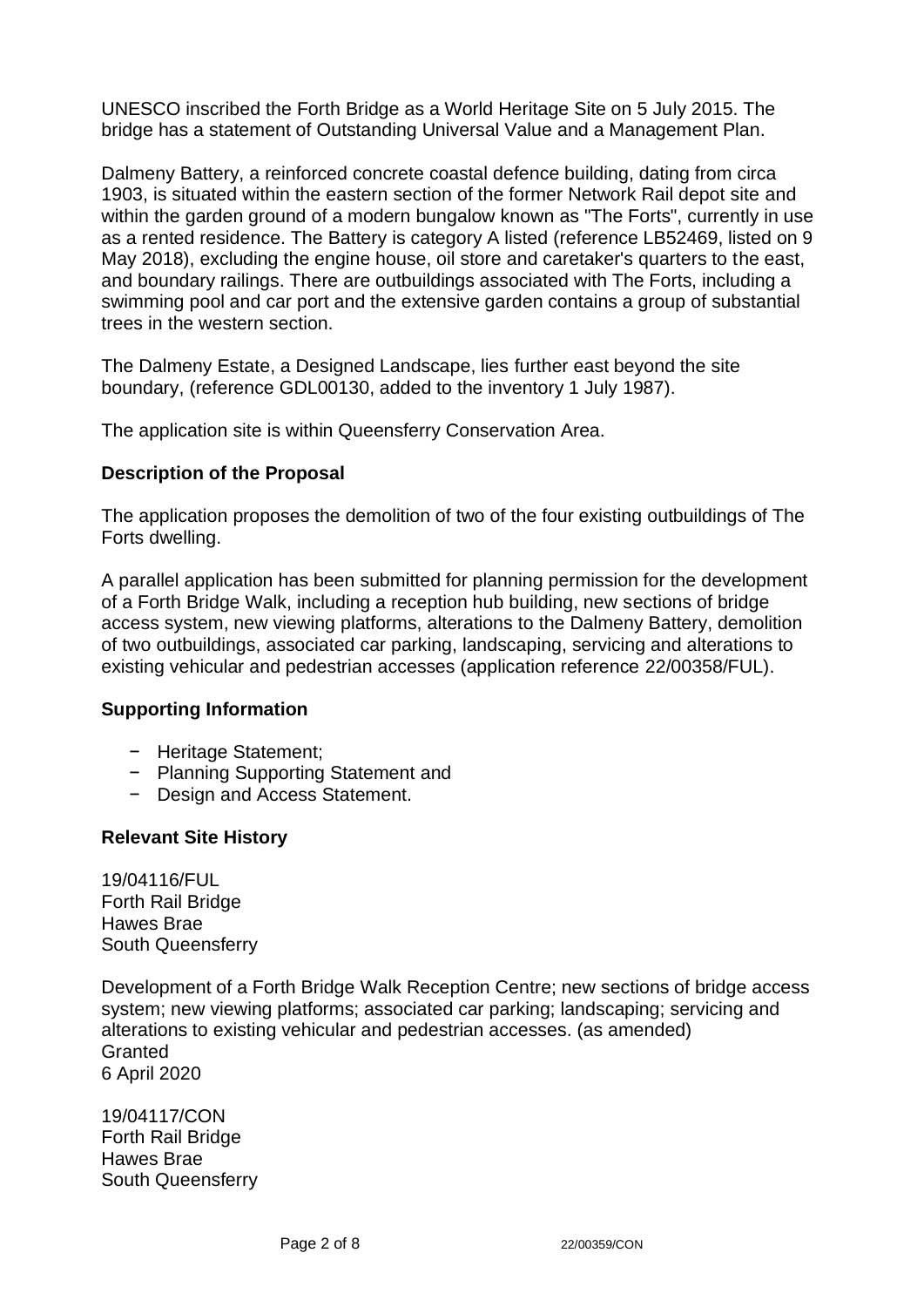To demolish 2x ancillary buildings of residential property to make way for proposed development of Forth Bridge Experience **Granted** 6 April 2020

## **Other Relevant Site History**

Not applicable.

#### **Pre-Application process**

Pre-application discussions took place on this application.

#### **Consultation Engagement**

Historic Environment Scotland

Refer to Appendix 1 for a summary of the consultation response.

#### **Publicity and Public Engagement**

**Date of Neighbour Notification:** Not Applicable **Date of Renotification of Neighbour Notification:** Not Applicable **Press Publication Date(s):** 11 February 2022; **Site Notices Date(s):** 8 February 2022; **Number of Contributors: 0**

## **Section B - Assessment**

#### **Determining Issues**

Consent is required because section 66 of the Planning (Listed Buildings and Conservation Areas) (Scotland) Act 1997 (the "1997 Heritage Act") states that in making a decision on the demolition of a building in a conservation area section 6 to 25 of the same Act shall have effect in relation to buildings in conservation areas as they have effect in relation to listed buildings. The proposals therefore require to be assessed in terms of Section 64 of the 1997 Heritage Act:

- − Having due regard to HES Policy and guidance, does the proposed demolition conflict with the objective of preserving or enhancing the character or appearance of the conservation area?
- − If the proposals do comply with HES Policy and guidance on demolition in a conservation area, are there any compelling reasons (including but not limited to the public sector equality duty) for not approving them?
- − If the proposals do not comply with HES Policy and guidance on demolition in a conservation area, are there any compelling reasons (including but not limited to the public sector equality duty) for approving them?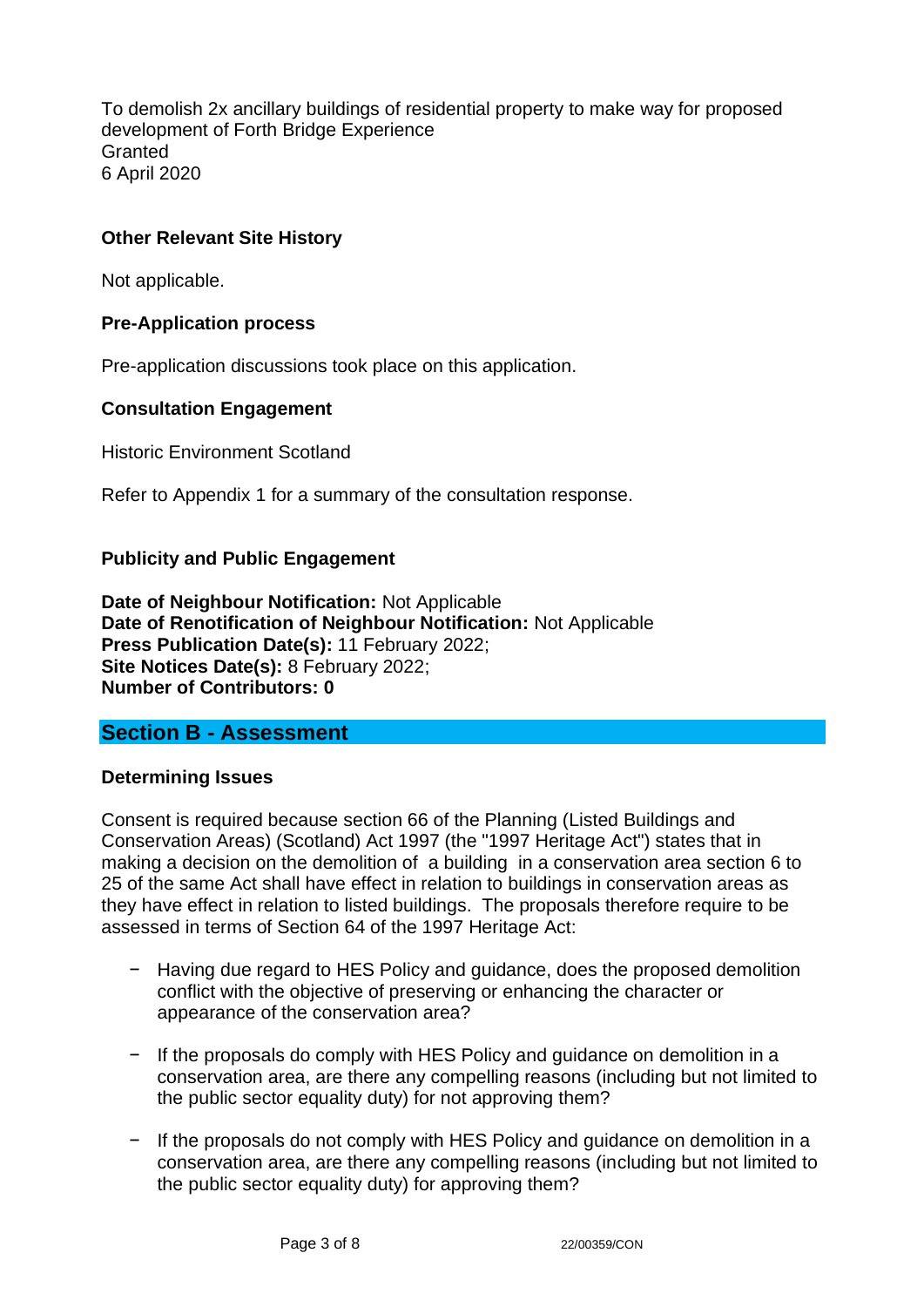# **Assessment**

To address these determining issues, it needs to be considered whether:

# **a) Demolition of buildings and replacement**

Section 66 of the Planning (Listed Buildings and Conservation Areas) (Scotland) Act 1997 states that in making a decision on the demolition of a building in a conservation area, certain provisions of the same Act shall have effect in relation to buildings in conservation areas as they have effect in relation to listed buildings.

Historic Environment Scotland's Interim Guidance on the Designation of Conservation Areas and Conservation Area Consent (April 2019) outlines criteria to assess the acceptability of the demolition of unlisted buildings within conservation area, including:

- − *the importance of the building to the character or appearance of any part of the conservation area, and of proposals for the future of the cleared site;*
- − *if the building is considered to be of any value, either in itself or as part of a group, a positive attempt should always be made by the planning authority to achieve its retention, restoration and sympathetic conversion to some other compatible use before proposals to demolish are seriously investigated;*
- − *where demolition may be thought appropriate, for example, if the building is of little townscape value, if its structural condition rules out its retention at reasonable cost, or if its form or location makes its re-use extremely difficult, consent to demolish should be given only where there are acceptable proposals for the new building.*

The two outbuildings to be demolished are modern, comprising a single storey, red brick constructed, flat-roofed building housing a swimming pool and a single storey, steel framed, car port with a polycarbonate roof. Neither of these structures is of any historic or architectural significance and make a neutral contribution to the character of the conservation area. Their removal is acceptable in principle to form an access road to The Forts dwelling, which is to be converted into a staff office, and proposed car park associated with the new Forth Bridge experience.

The proposed soft landscaping of part of the swimming pool site to the east of the Dalmeny Battery and upgrading of the house and remaining outbuildings will make a positive contribution to the site.

A condition is recommended to ensure that the buildings are not demolished before a detailed scheme has been granted and the Notification of Initiation of Development has been received with a start date for the detailed development.

# **Conclusion in relation to the demolition and replacement**

The demolition of the existing building is therefore acceptable in terms of the Planning (Listed Buildings and Conservation Areas) (Scotland) Act 1997 and the interim HES guidance.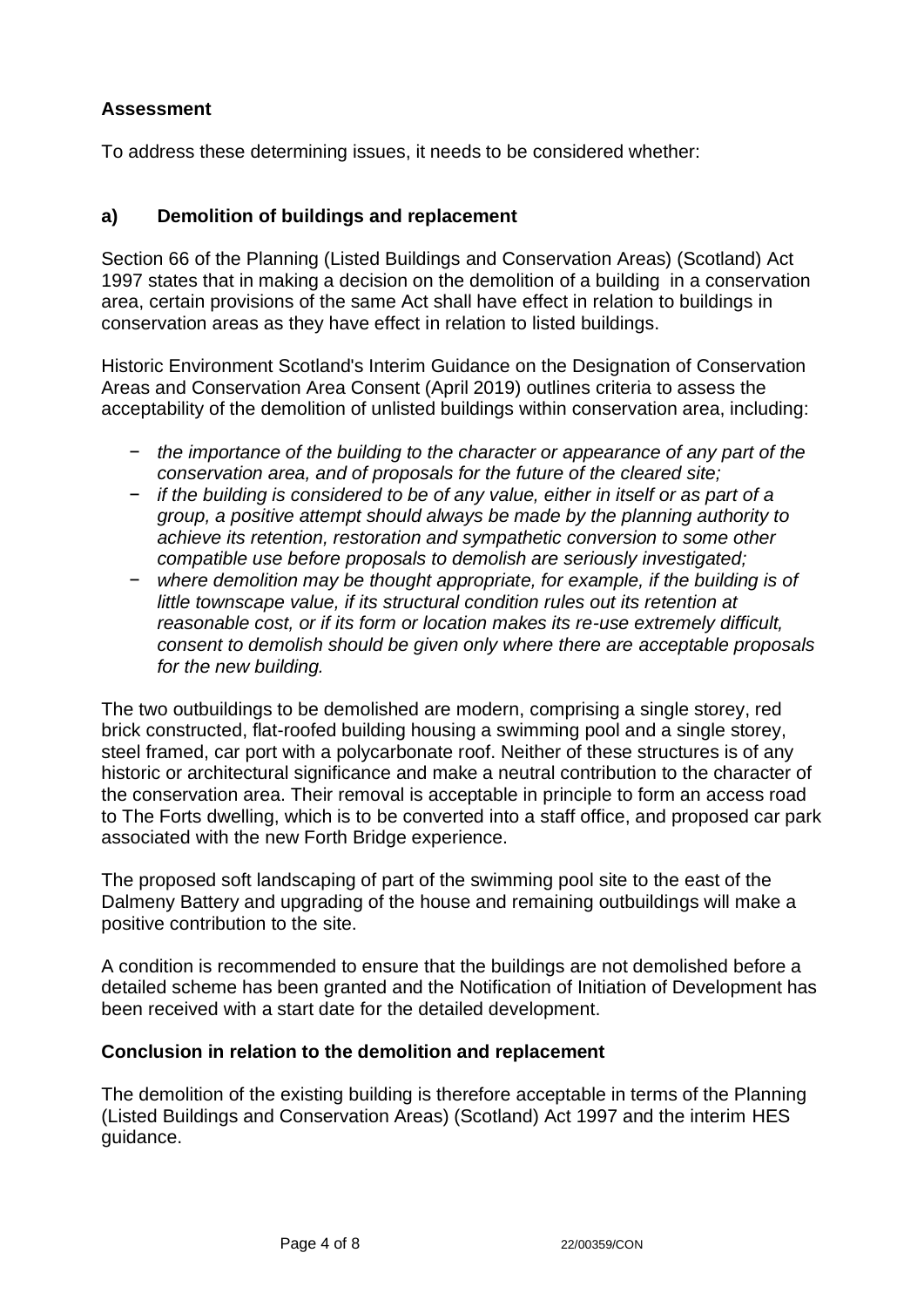## **b) The proposals harm the character or appearance of the conservation area?**

The Queensferry Conservation Area Character Appraisal identifies the importance of the medieval core, the settlement pattern of stone-built houses with their lang riggs, and the strong Scots vernacular character of the architecture as key characteristics of the conservation area, along with its outstanding landmarks of The Forth Bridge and Forth which dominate the town and wider area with their sheer scale and presence.

The buildings to be demolished are located within the south-east section of the application site which is at the south-west edge of the conservation area within an open space below the Forth Bridge piers and extending westwards.

As detailed in the assessment for the parallel planning application (reference 22/00358/FUL), the demolition of these two outbuildings would enable the development of the site in a coherent and positive way. The replacement hard and soft landscaping is appropriately designed and specified in terms of the overall characteristics of the site.

#### **Conclusion in relation to the conservation area**

The proposals are acceptable in terms of the Planning (Listed Buildings and Conservation Areas) (Scotland) Act 1997.

#### **c) there are any other matters to consider?**

The following matters have been identified for consideration:

#### Archaeological remains

The site lies within an area of considerable archaeological significance in terms of its 20th century military history and railway heritage.

A condition has been applied to the parallel application for planning permission to ensure that a programme of archaeological work is undertaken to ensure that any significant archaeological remains are conserved appropriately.

#### Equalities and human rights

Due regard has been given to section 149 of the Equalities Act 2010. The demolition of the buildings will enable the formation of improved access routes into the site and its facilities for people with mobility issues.

Consideration has been given to human rights. No impacts have been identified through the assessment and no comments have been received in relation to human rights.

#### Public representations

No comments have been received.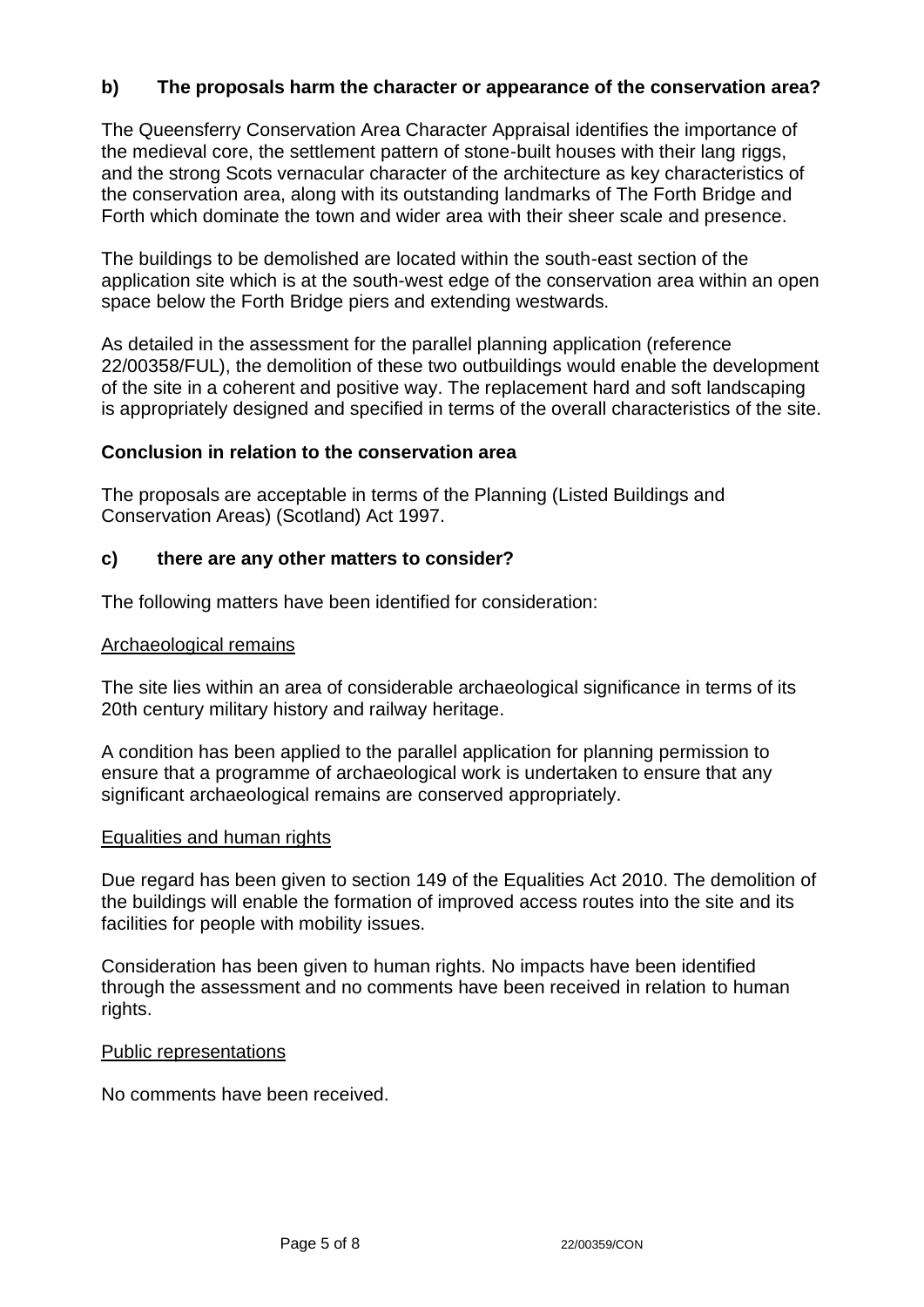## **Conclusion in relation to other matters considered**

The proposals do not raise any concerns in relation to other material considerations identified.

## **Overall conclusion**

The demolition of the existing building is acceptable in terms of Section 66 Planning (Listed Buildings and Conservation Areas) (Scotland) Act 1997 and the interim HES guidance.

# **Section C - Conditions/Reasons/Informatives**

The recommendation is subject to the following;

## **Conditions :**-

1. No demolition shall start until the applicant has confirmed in writing the start date for the new development by the submission of a Notice of Initiation of Development for planning permission application reference 22/00358/FUL.

#### **Reasons**:-

1. In order to safeguard the character of the conservation area.

## **Informatives**

It should be noted that:

1. The works hereby permitted shall be commenced no later than the expiration of three years from the date of this consent.

## **Background Reading/External References**

To view details of the application go to the [Planning Portal](https://citydev-portal.edinburgh.gov.uk/idoxpa-web/applicationDetails.do?activeTab=summary&keyVal=R6DHUGEWMY300)

## **Further Information -** [Local Development Plan](https://www.edinburgh.gov.uk/local-development-plan-guidance-1/edinburgh-local-development-plan/1)

## **Date Registered: 27 January 2022**

## **Drawing Numbers/Scheme**

01-05

Scheme 1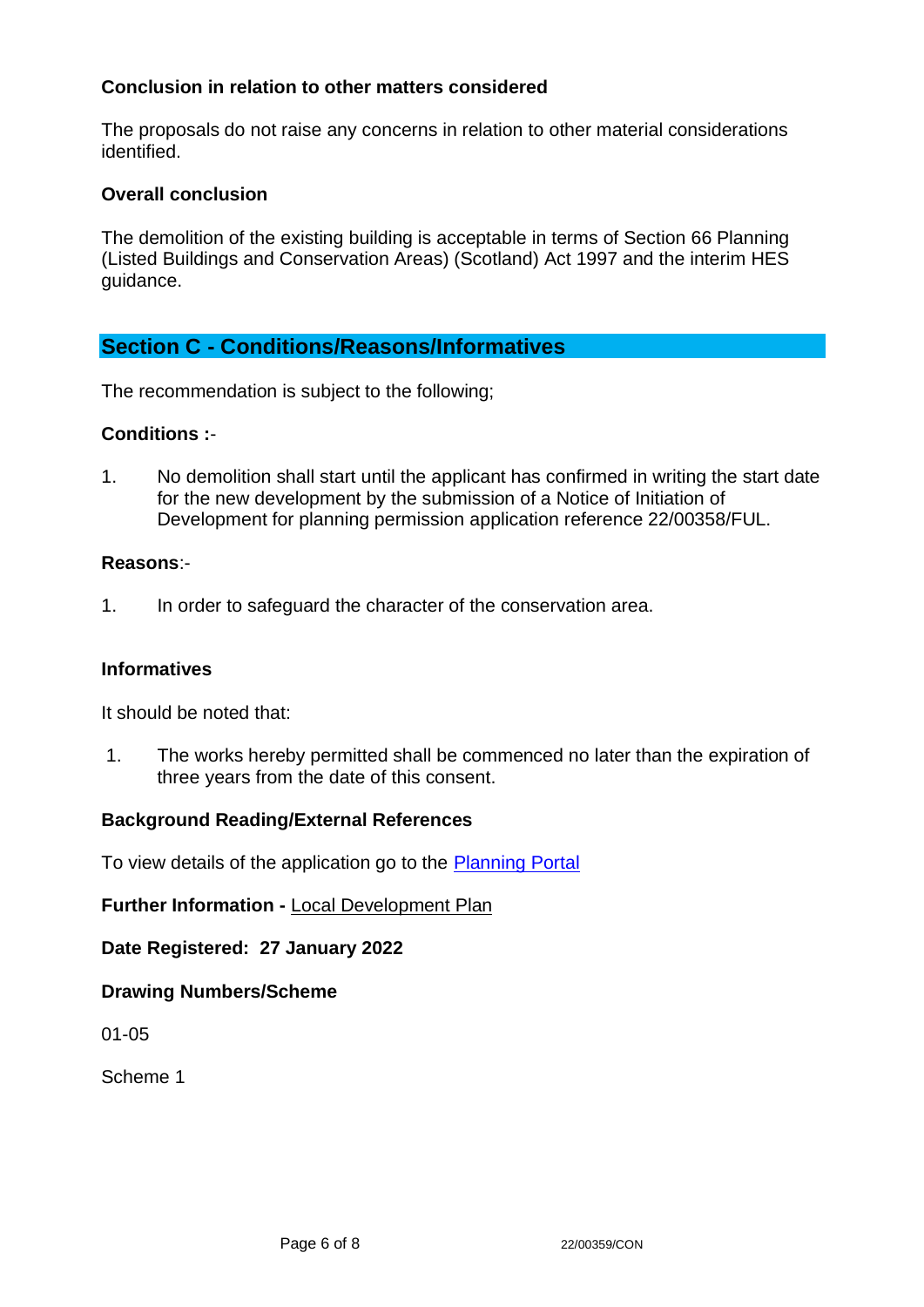## **David Givan Chief Planning Officer PLACE The City of Edinburgh Council**

Contact: Clare Macdonald, Senior Planning Officer E-mail:clare.macdonald@edinburgh.gov.uk